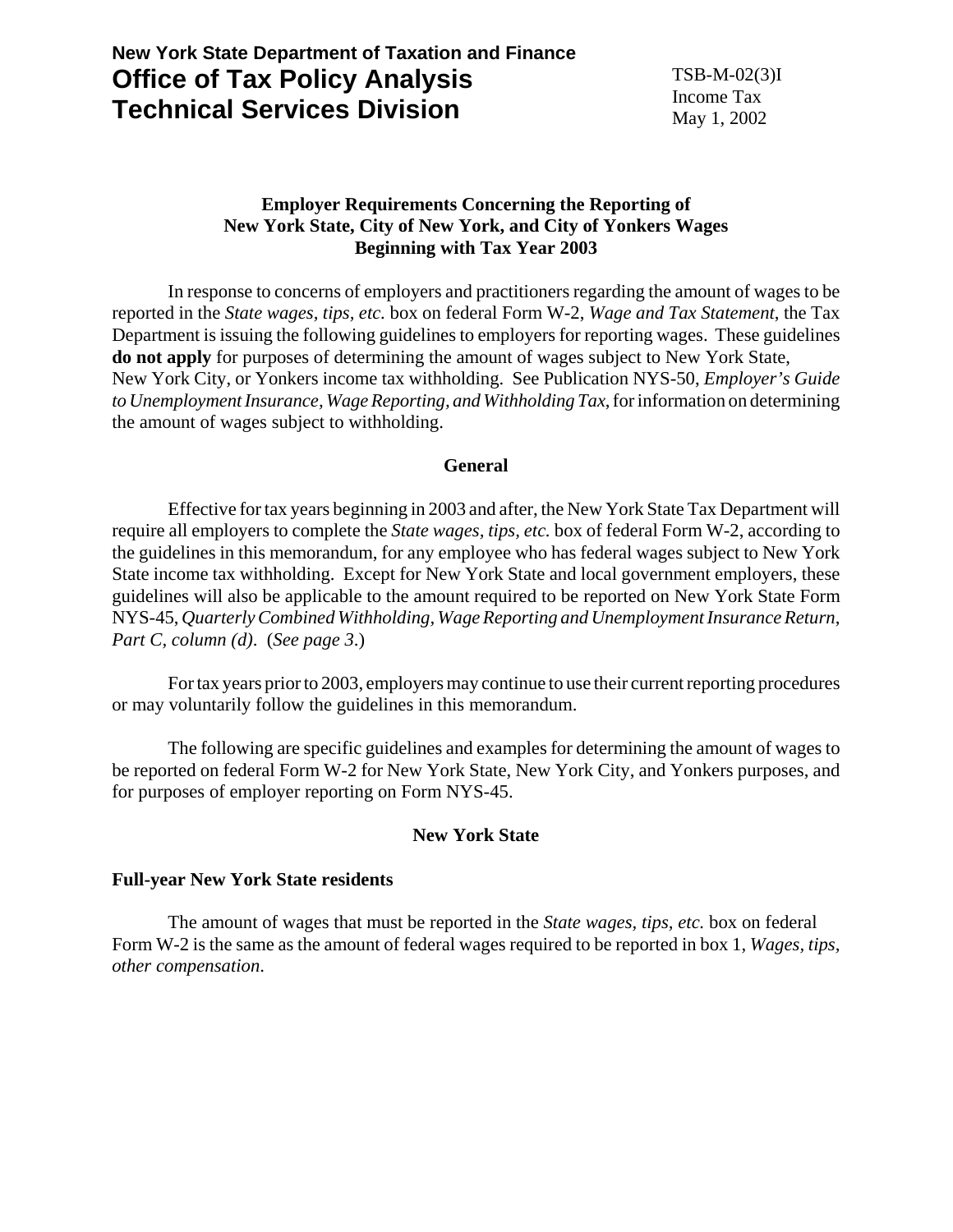## **Full-year New York State nonresident employees who perform all of their services in New York State**

The amount of wages that must be reported in the *State wages, tips, etc.* box on federal Form W-2 is the same as the amount of federal wages required to be reported in box 1, *Wages, tips, other compensation*.

## **New York State Full-year New York State nonresident employees who do not perform any services in**

If an employee does not perform any services in New York State for the entire tax year, the employer is not required to report any New York State wages in the *State wages, tips, etc.* box on federal Form W-2.

## **Full-year New York State nonresident employees who perform only a portion of their services in New York State**

If at any time during the tax year a nonresident employee performs services in New York State (for example, two days a week, every other week, every other month, one month a year, etc.), the amount of wages that must be reported in the *State wages, tips, etc.* box on federal Form W-2 is the same amount of federal wages required to be reported in box 1, *Wages, tips, other compensation*. That amount is federal wages before any allocation that the employee may have claimed on Form IT-2104.1, *New York State, City of New York, and City of Yonkers Certificate of Nonresidence and Allocation of Withholding Tax*. The employee will allocate the part of the employee's federal wages that are attributable to services performed in New York State when the employee files his or her New York State nonresident income tax return.

**Example 1:** John, a resident of Connecticut, worked for the same employer for the entire tax year. John worked two days a week in New York and three days a week in Connecticut during the tax year. John's employer must report in the *State wages, tips, etc.* box of federal Form W-2 the same amount as the federal wages reported in box 1, *Wages, tips, other compensation*. That amount is federal wages before any allocation. John will be required to allocate the part of his federal wages that are attributable to services performed in New York when he files his New York State nonresident income tax return.

**Example 2:** Ellen, a resident of New Jersey, worked for the same employer for the entire tax year. From January 1 through May 31, Ellen's job assignment required that she work three days a week in New York and two days a week in New Jersey. Ellen received a promotion effective June 1, and her job assignment was changed so that she worked exclusively in New Jersey after that date. Ellen's employer must report in the *State wages, tips, etc.* box on federal Form W-2 the same amount as the federal wages reported in box 1, *Wages, tips, other compensation.* Ellen will be required to allocate the part of her federal wages that are attributable to services performed in New York when she files her New York State nonresident income tax return.